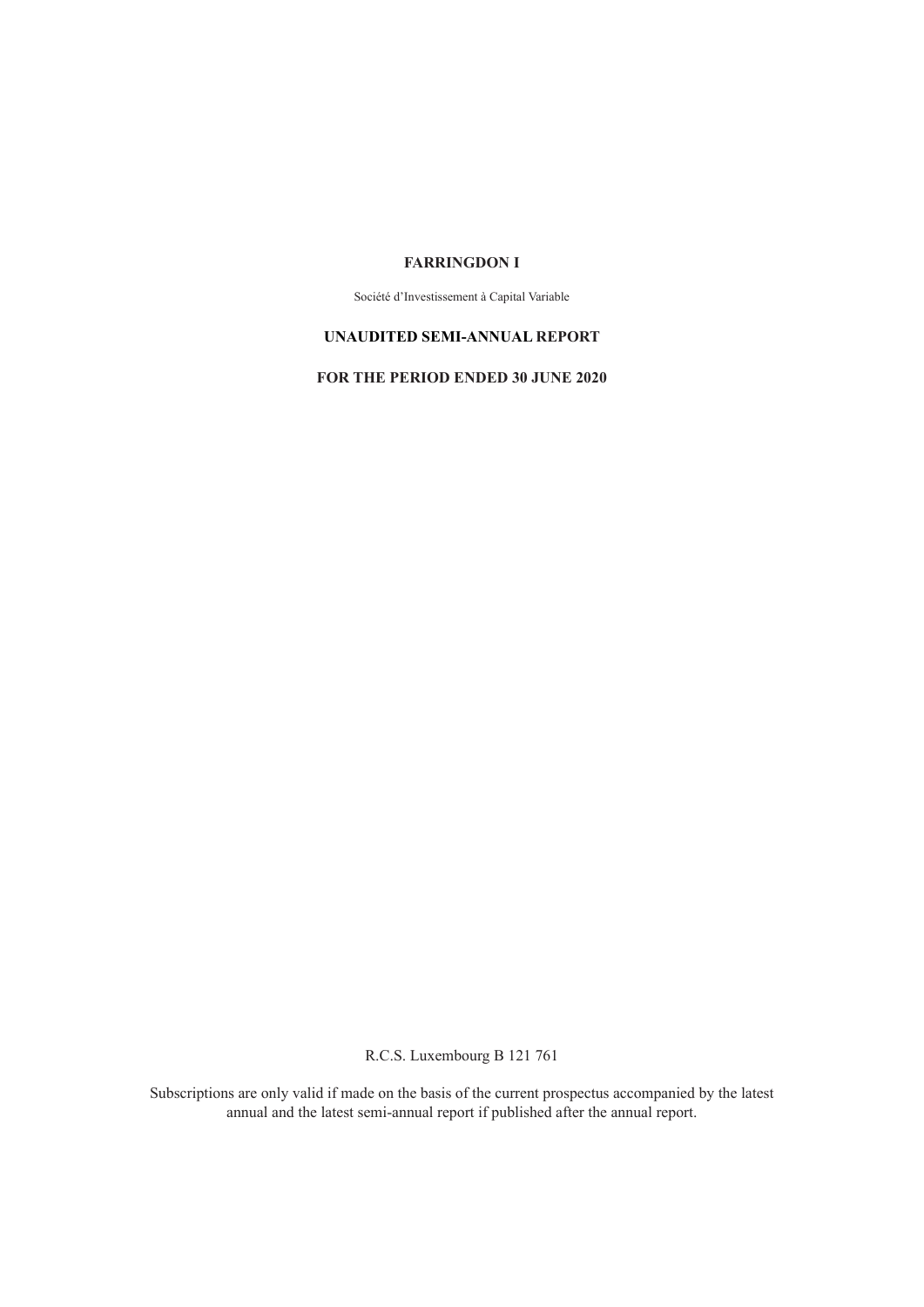# **TABLE OF CONTENTS**

| <b>GENERAL INFORMATION</b>                           |                |
|------------------------------------------------------|----------------|
| Management and Administration                        | 3              |
| Board of Directors                                   | 3              |
|                                                      |                |
| FINANCIAL STATEMENTS                                 |                |
| <b>Statement of Net Assets</b>                       | 4              |
| Net Asset Value per Share                            | $\overline{4}$ |
| Statement of Operations and Changes in Net Assets    | 5              |
| Statement of Changes in Number of Shares Oustanding  | 6              |
| Financial Details Relating to the Last Three Periods | 6              |
| <b>SECURITIES PORTFOLIO</b>                          |                |
| Farringdon Alpha One                                 | $7 - 10$       |
|                                                      |                |
| <b>INDUSTRY ANALYSIS</b>                             |                |
| Farringdon Alpha One                                 | 11             |
| NOTES TO THE FINANCIAL STATEMENTS                    | $12 - 16$      |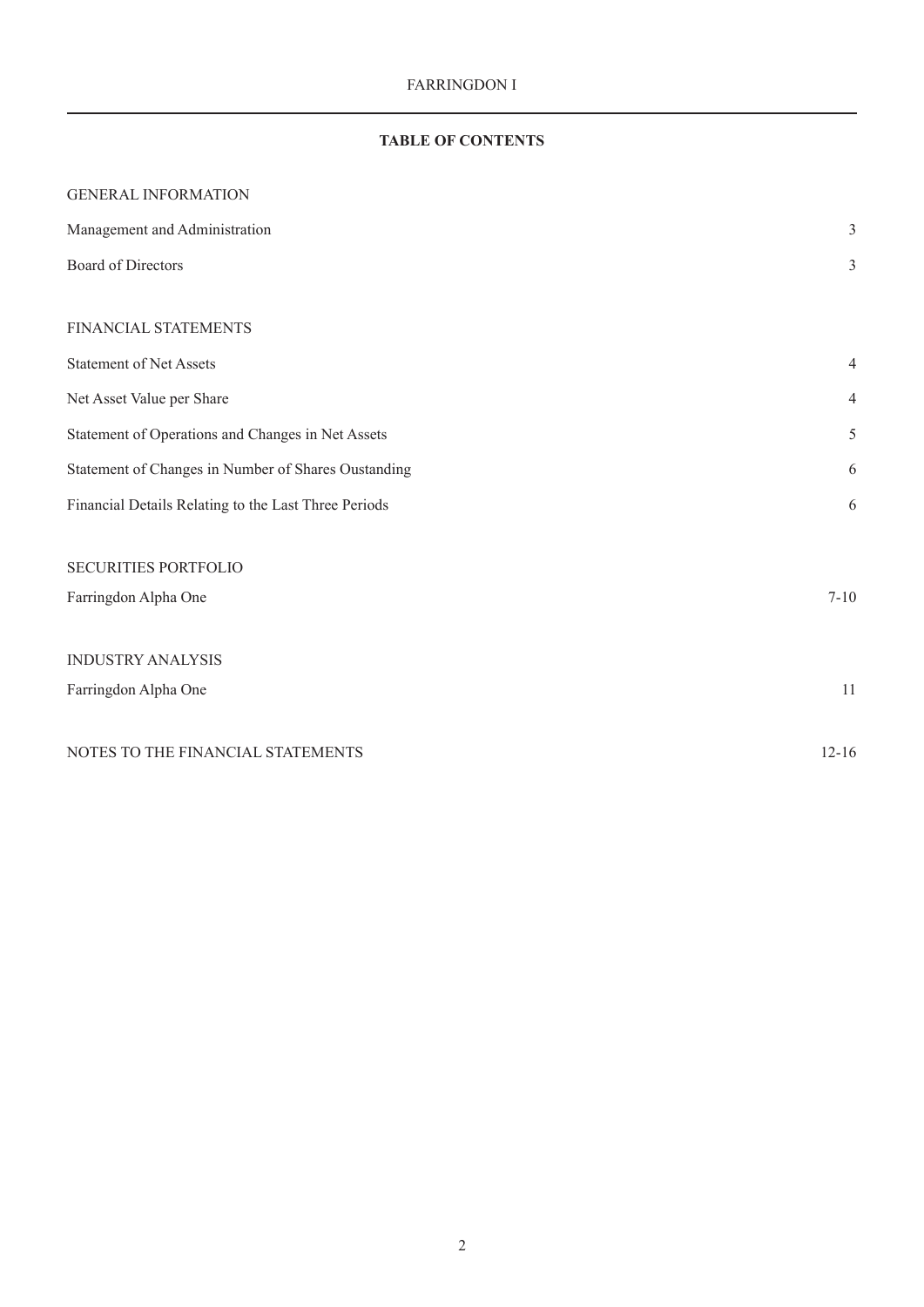#### FARRINGDON I

#### **MANAGEMENT AND ADMINISTRATION**

<span id="page-2-0"></span>REGISTERED OFFICE From 15 May 2020 10, rue du Château d'Eau L-3364, Leudelange, Luxembourg

Until 14 May 2020 6, rue Lou Hemmer L-1748, Senningerberg, Luxembourg

DEPOSITARY From 1 April 2020 Northern Trust Global Services SE 10, rue du Château d'Eau L-3364, Leudelange, Luxembourg

Until 31 March 2020 Northern Trust Global Services SE 6, rue Lou Hemmer L-1748, Senningerberg, Luxembourg

ADMINISTRATION AND TRANSFER AGENT From 1 April 2020 Northern Trust Global Services SE 10, rue du Château d'Eau L-3364, Leudelange, Luxembourg

Until 31 March 2020 Northern Trust Global Services SE 6, rue Lou Hemmer L-1748, Senningerberg, Luxembourg

AUDITOR PricewaterhouseCoopers, Société coopérative 2, rue Gerhard Mercator L-2182, Luxembourg, Luxembourg

LEGAL COUNSEL From 1 February 2020 NautaDutilh 2, rue Jean Bertholet L-1233 Luxembourg

Until 31 January 2020 Bonn Steichen & Partners 2, Rue Peternelchen - Immeuble C2 L-2370, Howald, Luxembourg

INVESTMENT MANAGER Farringdon Netherlands BV Jan Luijkenstraat 5 1071CJ, Amsterdam, The Netherlands

ALTERNATIVE INVESTMENT FUND MANAGER From 1 July 2020 Carne Global Fund Managers (Luxembourg) S.A. 3, rue Jean Piret L-2350, Luxembourg

Until 30 June 2020 Carne Global Fund Managers (Luxembourg) S.A. 6B, route de Trèves L-2633, Senningerberg, Luxembourg

ADVISORS Farringdon Operations BV Jan Luijkenstraat 5 1071CJ, Amsterdam, The Netherlands

PRIME BROKER UBS AG Acting through its London Branch 1 Finsbury Avenue London, EC2M 2PP, United Kingdom

## **BOARD OF DIRECTORS**

Vincent GRUSELLE Managing Director ALCYON S.A. Luxembourg

Luc COURTOIS Attorney-at-law NAUTADUTILH (From 1 February 2020) BONN STEICHEN & PARTNERS (Until 31 January 2020) Luxembourg

Dennis VAN WEES Managing Partner FARRINGDON OPERATIONS BV The Netherlands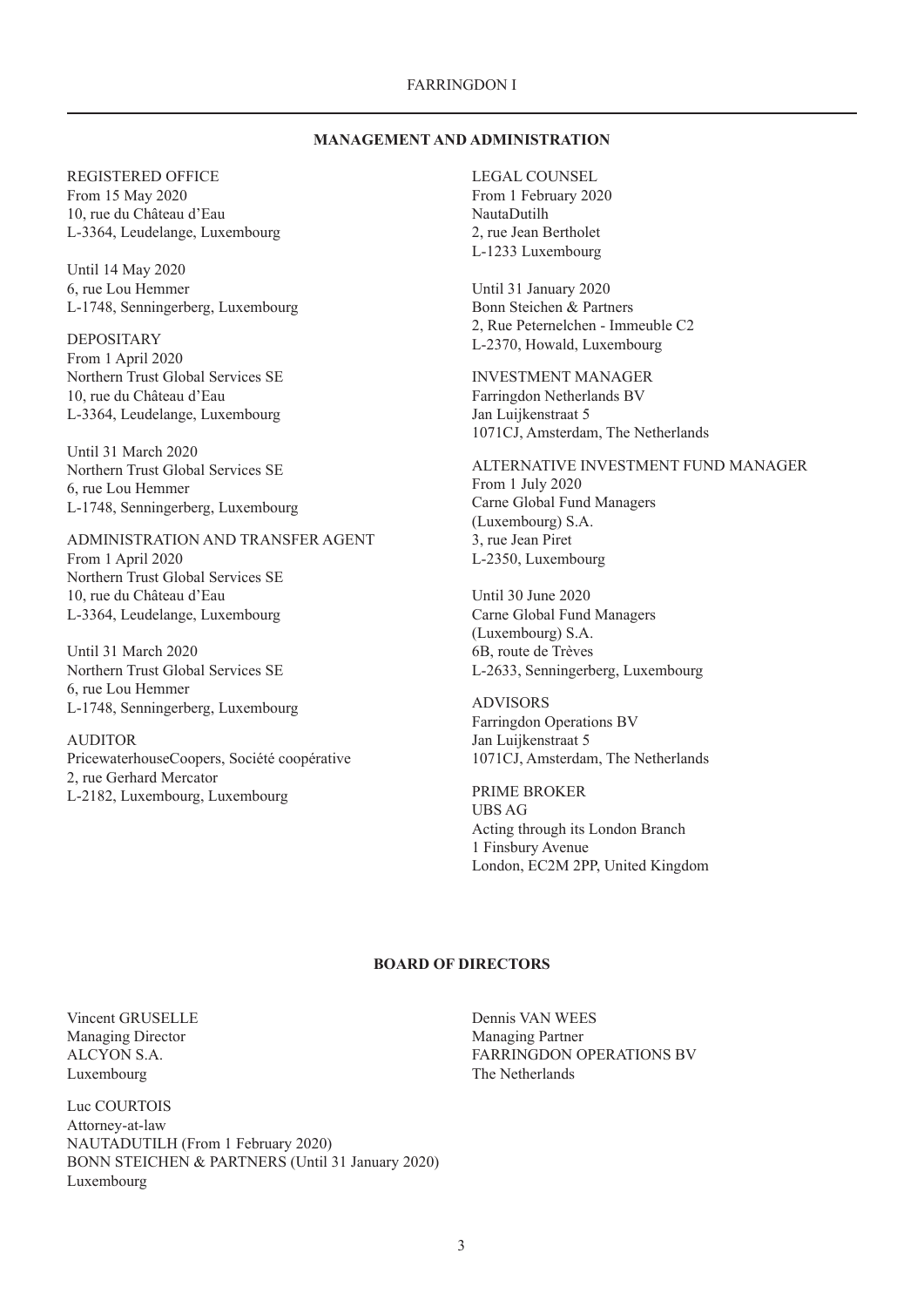## **STATEMENT OF NET ASSETS AS AT 30 JUNE 2020**

<span id="page-3-0"></span>

|                                                    | <b>FARRINGDON</b> |
|----------------------------------------------------|-------------------|
|                                                    | <b>ALPHA ONE</b>  |
|                                                    | (EUR)             |
| <b>ASSETS</b>                                      |                   |
| Securities portfolio at market value (Note 2.1)    | 22,088,753.97     |
| Cash at banks and liquidities                      | 27,777,167.08     |
| <b>OTHER ASSETS</b>                                |                   |
| Other receivables                                  | 4,416.72          |
| <b>Total Other Assets</b>                          | 4,416.72          |
| <b>Total Assets</b>                                | 49,870,337.77     |
| <b>LIABILITIES</b>                                 |                   |
| Short sales of securities (Note 2.2)               | (19,051,448.63)   |
| Bank borrowings (Note 5)                           | (9,108,337.23)    |
| Securites purchased payable                        | (134,802.68)      |
| Dividends payable on short sales                   | (7,012.80)        |
| Taxe d'abonnement payable (Note 4)                 | (2,828.90)        |
| Management fees payable (Note 7)                   | (20, 366.94)      |
| Custodian and administration fees payable (Note 6) | (43,763.50)       |
| Commission payable to broker                       | (13, 298.91)      |
| Directors' fees payable (Note 10)                  | (9,221.27)        |
| Other payables                                     | (134, 298.93)     |
| <b>Total Liabilities</b>                           | (28, 525, 379.79) |
|                                                    |                   |
| <b>NET ASSETS AT THE END OF THE PERIOD</b>         | 21,344,957.98     |

### **NET ASSET VALUE PER SHARE AS AT 30 JUNE 2020**

| FARRINGDON |
|------------|
| ALPHA ONE  |
| (EUR)      |
| 138.93     |

Net asset value per share - Class A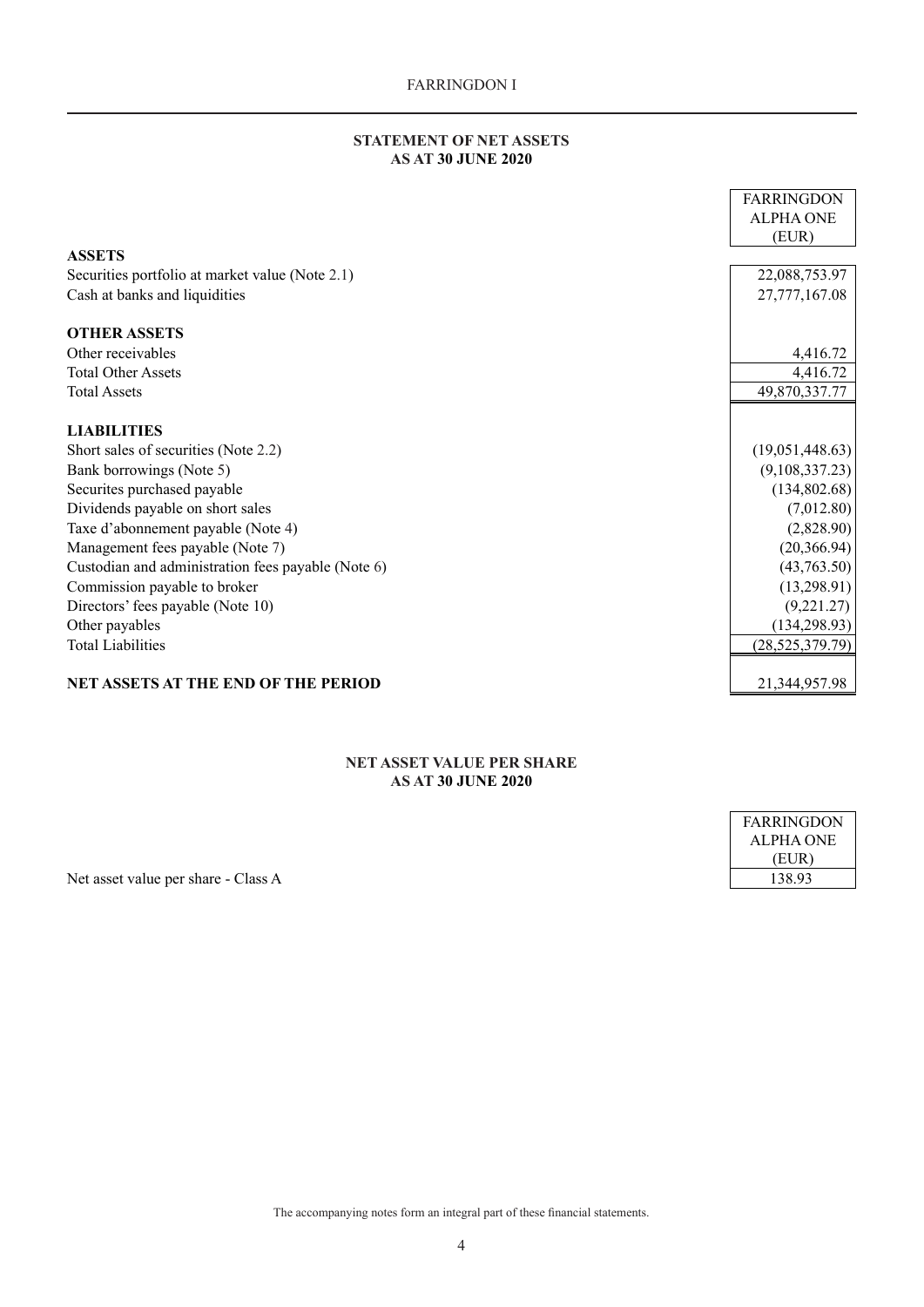## **STATEMENT OF OPERATIONS AND CHANGES IN NET ASSETS FOR THE PERIOD ENDED 30 JUNE 2020**

<span id="page-4-0"></span>

|                                                             | <b>FARRINGDON</b> |
|-------------------------------------------------------------|-------------------|
|                                                             | <b>ALPHA ONE</b>  |
|                                                             | (EUR)             |
| <b>INCOME</b>                                               |                   |
| Dividends, net (Note 2.5)                                   | 247, 273. 87      |
| <b>Bank</b> interest                                        | 90,731.64         |
| <b>Total Income</b>                                         | 338,005.51        |
| <b>EXPENSES</b>                                             |                   |
| Dividends paid on short sales (Note 2.5)                    | (182, 114.59)     |
| Management fees (Note 7)                                    | (127, 168.56)     |
| Bank charges and commissions on securities borrowing        | (164, 746.89)     |
| Amortisation of bond premium                                | (66, 641.35)      |
| Professional expenses                                       | (50, 568.53)      |
| Directors' fees (Note 10)                                   | (27, 971.27)      |
| Custodian and administration fees (Note 6)                  | (70, 894.79)      |
| Taxe d'abonnement (Note 4)                                  | (4,157.69)        |
| Performance fee (Note 8)                                    | (2,696.61)        |
| Other expenses (Note 11)                                    | (69, 637.00)      |
| <b>Total Expenses</b>                                       | (766, 597.28)     |
| <b>Net loss from investments</b>                            | (428, 591.77)     |
| Net realised loss on investments (Note 12)                  | (7,598,884.81)    |
| Net realised profit on foreign exchange                     | 528,153.50        |
| <b>Net realised loss</b>                                    | (7,499,323.08)    |
| Variation in net unrealised result on investments (Note 13) | 5,229,756.85      |
| Variation in net unrealised result on foreign exchange      | 229,598.89        |
| Decrease in net assets as a result of operations            | (2,039,967.34)    |
| Subscriptions                                               | 1,899,989.41      |
| Redemptions                                                 | (10,912,198.29)   |
| Decrease in net assets                                      | (11,052,176.22)   |
| Net assets at the beginning of the period                   | 32,397,134.20     |
| <b>NET ASSETS AT THE END OF THE PERIOD</b>                  | 21,344,957.98     |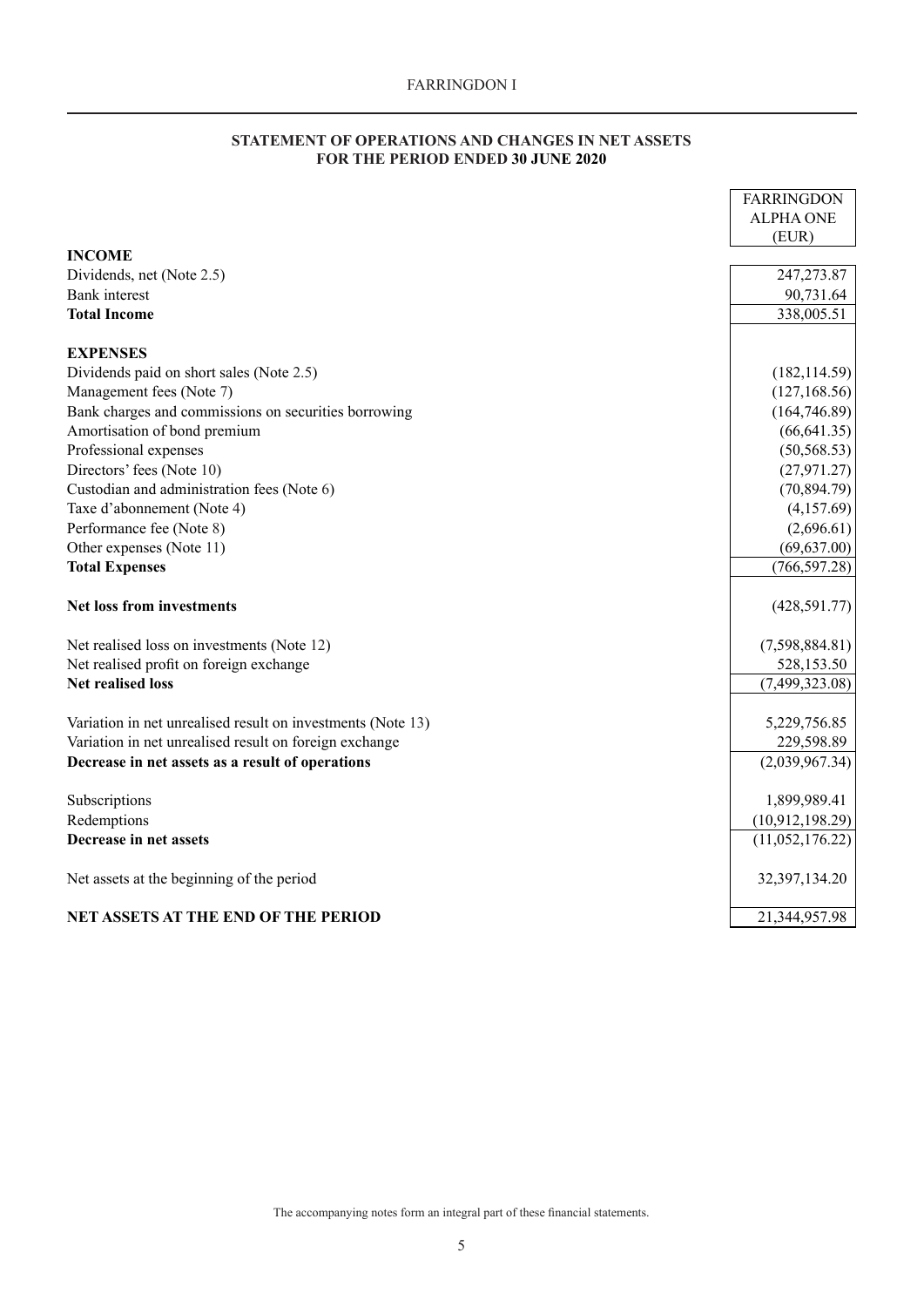### **STATEMENT OF CHANGES IN NUMBER OF SHARES OUTSTANDING FOR THE PERIOD ENDED 30 JUNE 2020**

<span id="page-5-0"></span>FARRINGDON ALPHA ONE CLASS A Shares outstanding at 1 January 2020 218,058.0459 Shares issued 13,327.2324 Shares redeemed (77,749.4592) Shares outstanding at 30 June 2020 153,635.8191

## **FINANCIAL DETAILS RELATING TO THE LAST THREE PERIODS (EUR)**

|                           | <b>FARRINGDON</b><br><b>ALPHA ONE</b><br><b>CLASS A</b> |
|---------------------------|---------------------------------------------------------|
| 30 June 2020              |                                                         |
| Total net assets          | 21,344,957.98                                           |
| Net asset value per share | 138.93                                                  |
| 31 December 2019          |                                                         |
| Total net assets          | 32,397,134.20                                           |
| Net asset value per share | 148.57                                                  |
| 31 December 2018          |                                                         |
| Total net assets          | 53,409,212.50                                           |
| Net asset value per share | 153.99                                                  |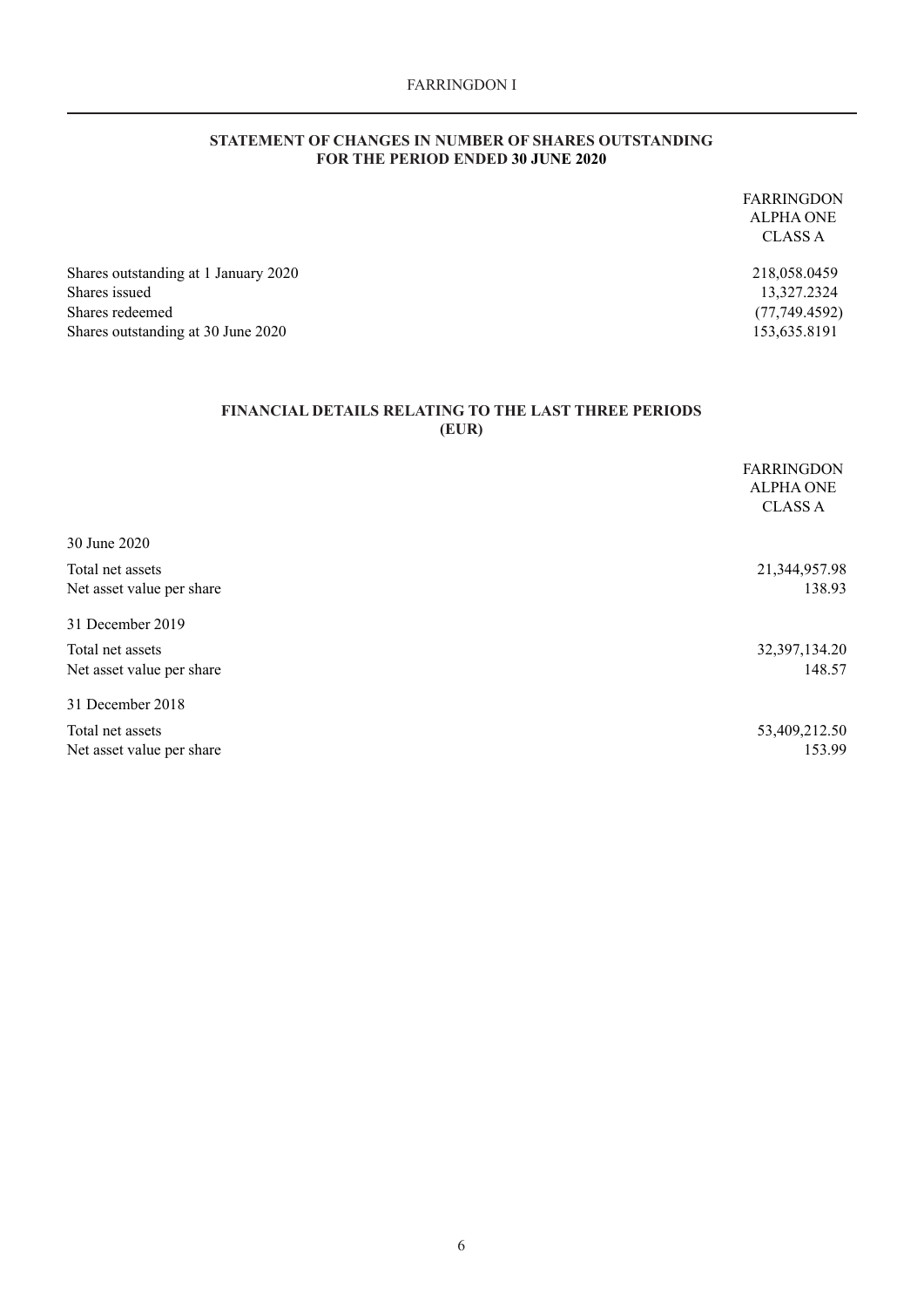<span id="page-6-0"></span>

| <b>NOMINAL</b>           | <b>SECURITY DESCRIPTION</b>                                      | <b>MARKET</b><br><b>VALUE</b><br>(EUR) | $\frac{0}{0}$<br><b>OF NET</b><br><b>ASSETS</b> |
|--------------------------|------------------------------------------------------------------|----------------------------------------|-------------------------------------------------|
|                          | Transferable Securities Admitted To An Official Exchange Listing |                                        |                                                 |
| <b>Shares and rights</b> |                                                                  |                                        |                                                 |
|                          | Belgium                                                          |                                        |                                                 |
| 347,094                  | Balta Group NV                                                   | 385,274.34                             | 1.81                                            |
| 7,309                    | Financiere de Tubize SA                                          | 600,799.80                             | 2.81                                            |
| 15,149                   | <b>KBC</b> Ancora                                                | 458,711.72                             | 2.15                                            |
|                          |                                                                  | 1,444,785.86                           | 6.77                                            |
|                          | Denmark                                                          |                                        |                                                 |
| 76,776                   | ISS A/S                                                          | 1,081,843.44                           | 5.07                                            |
|                          |                                                                  | 1,081,843.44                           | 5.07                                            |
|                          | France                                                           |                                        |                                                 |
| 120,473                  | <b>ALD SA</b>                                                    | 1,060,162.40                           | 4.97                                            |
| 48,678                   | <b>Bonduelle SCA</b>                                             | 1,044,143.10                           | 4.89                                            |
|                          |                                                                  | 2,104,305.50                           | 9.86                                            |
|                          |                                                                  |                                        |                                                 |
|                          | Germany                                                          |                                        |                                                 |
| 56,552                   | Rocket Internet SE                                               | 1,079,577.68                           | 5.05                                            |
| 153,362                  | Westwing Group AG<br>Zeal Network SE                             | 1,150,215.00                           | 5.39                                            |
| 36,855                   |                                                                  | 1,177,517.25<br>3,407,309.93           | 5.52<br>15.96                                   |
|                          |                                                                  |                                        |                                                 |
|                          | Ireland                                                          |                                        |                                                 |
| 399,420                  | Origin Enterprises PLC                                           | 1,078,434.00                           | 5.05                                            |
|                          |                                                                  | 1,078,434.00                           | 5.05                                            |
|                          | Netherlands                                                      |                                        |                                                 |
| 45,868                   | Basic-Fit NV                                                     | 1,071,017.80                           | 5.02                                            |
| 33,842                   | Flow Traders                                                     | 1,077,529.28                           | 5.05                                            |
| 444,960                  | Koninklijke BAM Groep NV                                         | 716,385.60                             | 3.35                                            |
| 58,474                   | Wereldhave NV                                                    | 478,024.95                             | 2.24                                            |
|                          |                                                                  | 3,342,957.63                           | 15.66                                           |
|                          | Norway                                                           |                                        |                                                 |
| 189,483                  | Skandiabanken ASA                                                | 1,095,128.66                           | 5.13                                            |
|                          |                                                                  | 1,095,128.66                           | 5.13                                            |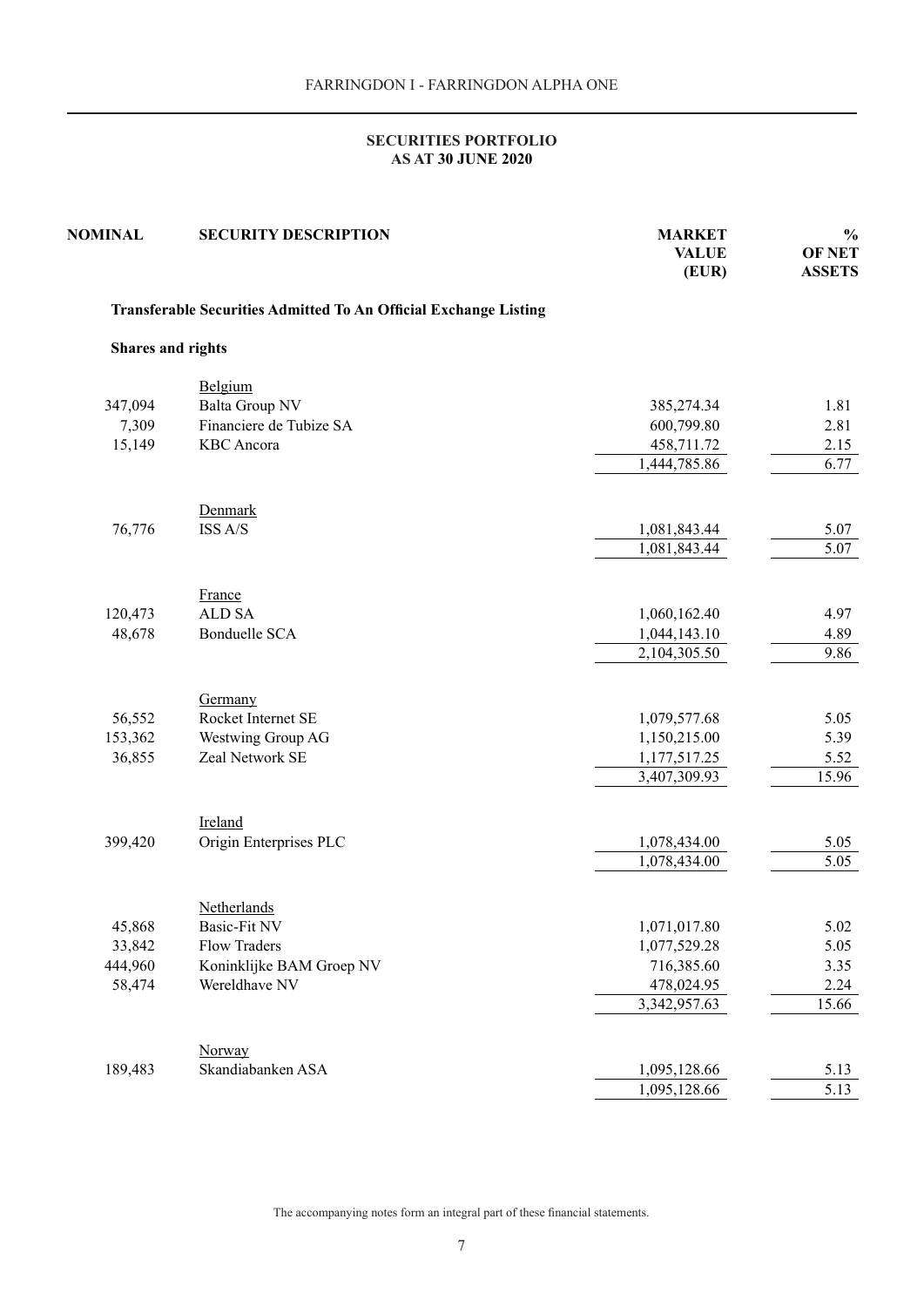| <b>SECURITY DESCRIPTION</b> | <b>MARKET</b><br><b>VALUE</b><br>(EUR)                                                                                                                                                                                                                                                                                                                                                                                                                                                                                                                                                             | $\frac{0}{0}$<br><b>OF NET</b><br><b>ASSETS</b>                                                                                                                                                                              |
|-----------------------------|----------------------------------------------------------------------------------------------------------------------------------------------------------------------------------------------------------------------------------------------------------------------------------------------------------------------------------------------------------------------------------------------------------------------------------------------------------------------------------------------------------------------------------------------------------------------------------------------------|------------------------------------------------------------------------------------------------------------------------------------------------------------------------------------------------------------------------------|
|                             |                                                                                                                                                                                                                                                                                                                                                                                                                                                                                                                                                                                                    |                                                                                                                                                                                                                              |
|                             |                                                                                                                                                                                                                                                                                                                                                                                                                                                                                                                                                                                                    |                                                                                                                                                                                                                              |
| Switzerland                 |                                                                                                                                                                                                                                                                                                                                                                                                                                                                                                                                                                                                    |                                                                                                                                                                                                                              |
| Klingelnberg AG             | 352,420.90                                                                                                                                                                                                                                                                                                                                                                                                                                                                                                                                                                                         | 1.65                                                                                                                                                                                                                         |
|                             | 352,420.90                                                                                                                                                                                                                                                                                                                                                                                                                                                                                                                                                                                         | 1.65                                                                                                                                                                                                                         |
|                             |                                                                                                                                                                                                                                                                                                                                                                                                                                                                                                                                                                                                    |                                                                                                                                                                                                                              |
|                             |                                                                                                                                                                                                                                                                                                                                                                                                                                                                                                                                                                                                    | 2.52                                                                                                                                                                                                                         |
|                             |                                                                                                                                                                                                                                                                                                                                                                                                                                                                                                                                                                                                    | 4.12                                                                                                                                                                                                                         |
|                             |                                                                                                                                                                                                                                                                                                                                                                                                                                                                                                                                                                                                    | 3.47                                                                                                                                                                                                                         |
|                             |                                                                                                                                                                                                                                                                                                                                                                                                                                                                                                                                                                                                    | 3.12                                                                                                                                                                                                                         |
|                             |                                                                                                                                                                                                                                                                                                                                                                                                                                                                                                                                                                                                    | 5.16                                                                                                                                                                                                                         |
|                             |                                                                                                                                                                                                                                                                                                                                                                                                                                                                                                                                                                                                    | 2.99                                                                                                                                                                                                                         |
|                             |                                                                                                                                                                                                                                                                                                                                                                                                                                                                                                                                                                                                    | 4.47                                                                                                                                                                                                                         |
|                             |                                                                                                                                                                                                                                                                                                                                                                                                                                                                                                                                                                                                    | 5.22                                                                                                                                                                                                                         |
|                             |                                                                                                                                                                                                                                                                                                                                                                                                                                                                                                                                                                                                    | 4.61                                                                                                                                                                                                                         |
|                             |                                                                                                                                                                                                                                                                                                                                                                                                                                                                                                                                                                                                    | 2.65                                                                                                                                                                                                                         |
|                             | 8,181,568.05                                                                                                                                                                                                                                                                                                                                                                                                                                                                                                                                                                                       | 38.33                                                                                                                                                                                                                        |
|                             | 22,088,753.97                                                                                                                                                                                                                                                                                                                                                                                                                                                                                                                                                                                      | 103.48                                                                                                                                                                                                                       |
|                             | 22,088,753.97                                                                                                                                                                                                                                                                                                                                                                                                                                                                                                                                                                                      | 103.48                                                                                                                                                                                                                       |
|                             |                                                                                                                                                                                                                                                                                                                                                                                                                                                                                                                                                                                                    |                                                                                                                                                                                                                              |
|                             |                                                                                                                                                                                                                                                                                                                                                                                                                                                                                                                                                                                                    |                                                                                                                                                                                                                              |
|                             |                                                                                                                                                                                                                                                                                                                                                                                                                                                                                                                                                                                                    |                                                                                                                                                                                                                              |
|                             |                                                                                                                                                                                                                                                                                                                                                                                                                                                                                                                                                                                                    |                                                                                                                                                                                                                              |
|                             |                                                                                                                                                                                                                                                                                                                                                                                                                                                                                                                                                                                                    |                                                                                                                                                                                                                              |
|                             |                                                                                                                                                                                                                                                                                                                                                                                                                                                                                                                                                                                                    |                                                                                                                                                                                                                              |
|                             |                                                                                                                                                                                                                                                                                                                                                                                                                                                                                                                                                                                                    |                                                                                                                                                                                                                              |
|                             |                                                                                                                                                                                                                                                                                                                                                                                                                                                                                                                                                                                                    |                                                                                                                                                                                                                              |
|                             |                                                                                                                                                                                                                                                                                                                                                                                                                                                                                                                                                                                                    |                                                                                                                                                                                                                              |
|                             | 22,088,753.97                                                                                                                                                                                                                                                                                                                                                                                                                                                                                                                                                                                      | 103.48                                                                                                                                                                                                                       |
|                             | Shares and rights (continued)<br><b>United Kingdom</b><br>Devro PLC<br>Firstgroup PLC<br>Gym Group PLC/The<br>Hollywood Bowl Group PLC<br>J Sainsbury PLC<br>Naked Wines PLC<br>NewRiver REIT PLC<br>Premier Foods PLC<br>Renewi PLC<br>Restaurant Group PLC<br>TOTAL SHARES AND RIGHTS<br>TOTAL TRANSFERABLE SECURITIES ADMITTED TO AN<br>OFFICIAL EXCHANGE LISTING<br><b>Other Transferable Securities</b><br><b>Shares and rights</b><br><b>United Kingdom</b><br>Interserve PLC*<br><b>TOTAL SHARES AND RIGHTS</b><br>TOTAL OTHER TRANSFERABLE SECURITIES<br><b>TOTAL SECURITIES PORTFOLIO</b> | Transferable Securities Admitted To An Official Exchange Listing (continued)<br>538,182.79<br>879,731.56<br>739,782.26<br>666,423.45<br>1,101,595.31<br>638,219.35<br>953,357.73<br>1,114,208.00<br>983,669.93<br>566,397.67 |

\* Market value written down to nil as a result of cancellation of admission to trading on the London Stock Exchange.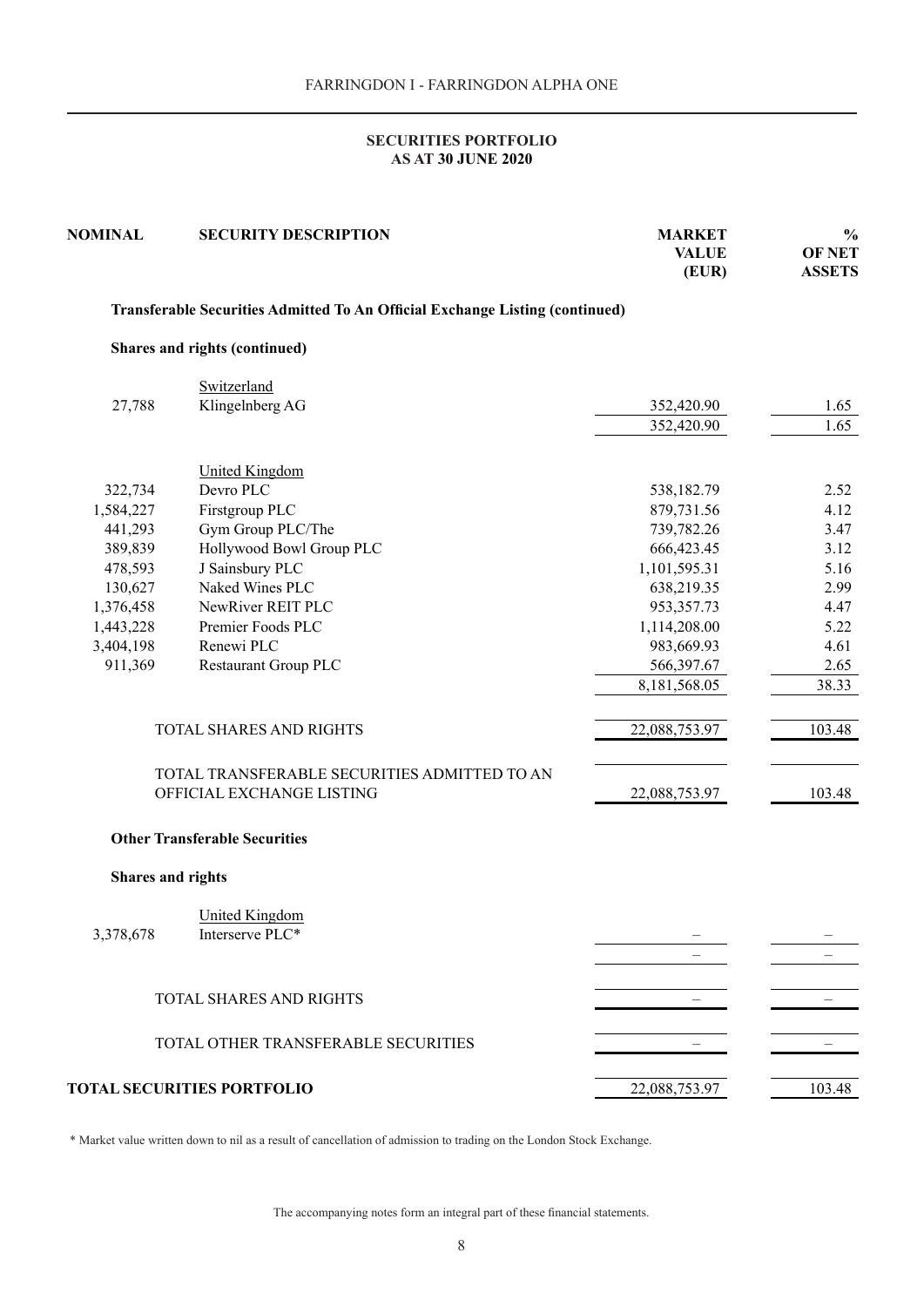| <b>NOMINAL</b> | <b>SECURITY DESCRIPTION</b>                                                     | <b>MARKET</b><br><b>VALUE</b><br>(EUR) | $\frac{0}{0}$<br><b>OF NET</b><br><b>ASSETS</b> |
|----------------|---------------------------------------------------------------------------------|----------------------------------------|-------------------------------------------------|
|                | Short Sales of Transferable Securities Admitted To An Official Exchange Listing |                                        |                                                 |
|                | <b>Short Sales of Shares</b>                                                    |                                        |                                                 |
|                | Belgium                                                                         |                                        |                                                 |
| (10,214)       | <b>KBC Group NV</b>                                                             | (521, 526.84)                          | (2.44)                                          |
| (6,030)        | <b>UCB SA</b>                                                                   | (621, 693.00)                          | (2.91)                                          |
|                |                                                                                 | (1, 143, 219.84)                       | (5.35)                                          |
|                | Canada                                                                          |                                        |                                                 |
| (36,681)       | Alimentation Couche-Tard Inc - Class B                                          | (1,023,764.07)                         | (4.79)                                          |
| (31, 123)      | Stantec Inc                                                                     | (855, 173.39)                          | (4.01)                                          |
|                |                                                                                 | (1,878,937.46)                         | (8.80)                                          |
| (16, 656)      | Denmark<br>Novozymes A/S - Class B                                              | (857,207.01)                           |                                                 |
|                |                                                                                 | (857,207.01)                           | (4.01)<br>(4.01)                                |
| (3, 494)       | France<br>L'Oreal SA                                                            | (998, 235.80)<br>(998, 235.80)         | (4.68)<br>(4.68)                                |
|                | Germany                                                                         |                                        |                                                 |
| (16, 501)      | Fielmann AG                                                                     | (988, 409.90)                          | (4.63)                                          |
| (1, 593)       | Rational AG                                                                     | (793, 951.20)                          | (3.72)                                          |
|                |                                                                                 | (1,782,361.10)                         | (8.35)                                          |
| (18, 463)      | Ireland<br>Kingspan Group PLC                                                   | (1,058,853.05)                         | (4.96)                                          |
|                |                                                                                 | (1,058,853.05)                         | (4.96)                                          |
|                |                                                                                 |                                        |                                                 |
|                | Italy<br>Amplifon SpA                                                           |                                        |                                                 |
| (29,679)       |                                                                                 | (703, 689.09)<br>(703, 689.09)         | (3.30)                                          |
|                |                                                                                 |                                        | (3.30)                                          |
|                | Sweden<br>Castellum AB                                                          |                                        |                                                 |
| (54, 783)      | ICA Gruppen AB                                                                  | (910, 782.56)                          | (4.27)                                          |
| (25, 460)      |                                                                                 | (1,074,432.11)<br>(1,985,214.67)       | (5.03)<br>(9.30)                                |
|                |                                                                                 |                                        |                                                 |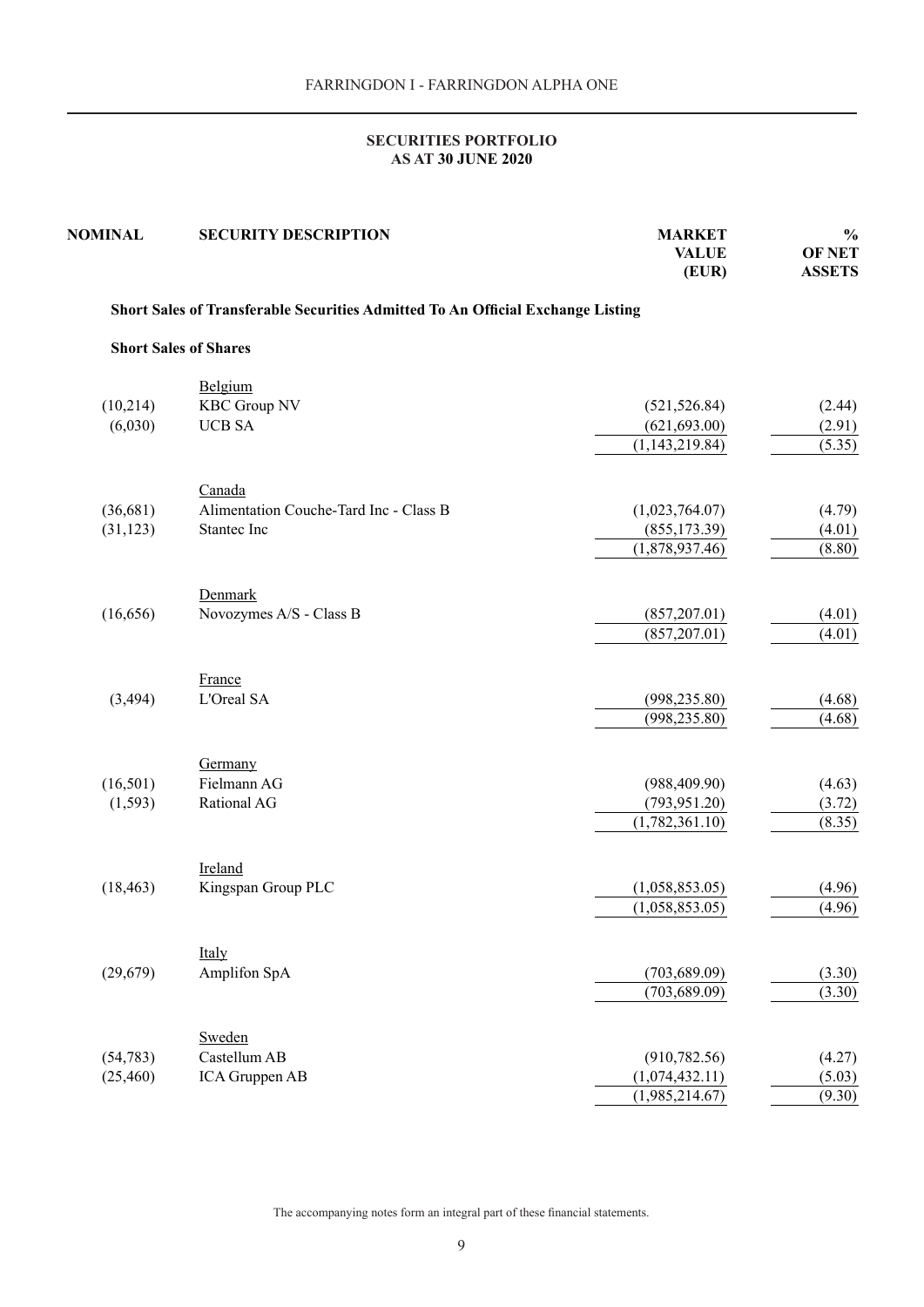| <b>NOMINAL</b> | <b>SECURITY DESCRIPTION</b>                                                                 | <b>MARKET</b><br><b>VALUE</b><br>(EUR) | $\frac{0}{0}$<br><b>OF NET</b><br><b>ASSETS</b> |
|----------------|---------------------------------------------------------------------------------------------|----------------------------------------|-------------------------------------------------|
|                | Short Sales of Transferable Securities Admitted To An Official Exchange Listing (continued) |                                        |                                                 |
|                | <b>Short Sales of Shares (continued)</b>                                                    |                                        |                                                 |
|                | Switzerland                                                                                 |                                        |                                                 |
| (14, 557)      | <b>DKSH Holding AG</b>                                                                      | (831, 468.99)                          | (3.90)                                          |
| (4,783)        | Orior AG                                                                                    | (350, 032.55)                          | (1.64)                                          |
| (22, 503)      | Sensirion Holding AG                                                                        | (958, 712.32)                          | (4.49)                                          |
|                |                                                                                             | (2,140,213.86)                         | (10.03)                                         |
|                | <b>United States of America</b>                                                             |                                        |                                                 |
| (7,689)        | Digital Realty Trust Inc                                                                    | (972, 571.18)                          | (4.56)                                          |
| (14, 407)      | Las Vegas Sands Corp                                                                        | (583, 973.95)                          | (2.73)                                          |
| (22, 481)      | Shake Shack Inc - Class A                                                                   | (1,060,118.65)                         | (4.97)                                          |
| (10, 374)      | Sturm Ruger & Company Inc                                                                   | (701, 756.96)                          | (3.29)                                          |
| (17,302)       | Toro Company/The - Class C                                                                  | (1,021,641.84)                         | (4.79)                                          |
| (57,090)       | Wendy's Company/The                                                                         | (1,106,737.98)                         | (5.18)                                          |
| (8, 543)       | Wingstop Inc                                                                                | (1,056,716.19)                         | (4.95)                                          |
|                |                                                                                             | (6,503,516.75)                         | (30.47)                                         |
|                | TOTAL SHORT SALES OF SHARES                                                                 | (19,051,448.63)                        | (89.25)                                         |
|                | TOTAL SHORT SALES OF TRANSFERABLE SECURITIES<br>ADMITTED TO AN OFFICIAL EXCHANGE LISTING    | (19,051,448.63)                        | (89.25)                                         |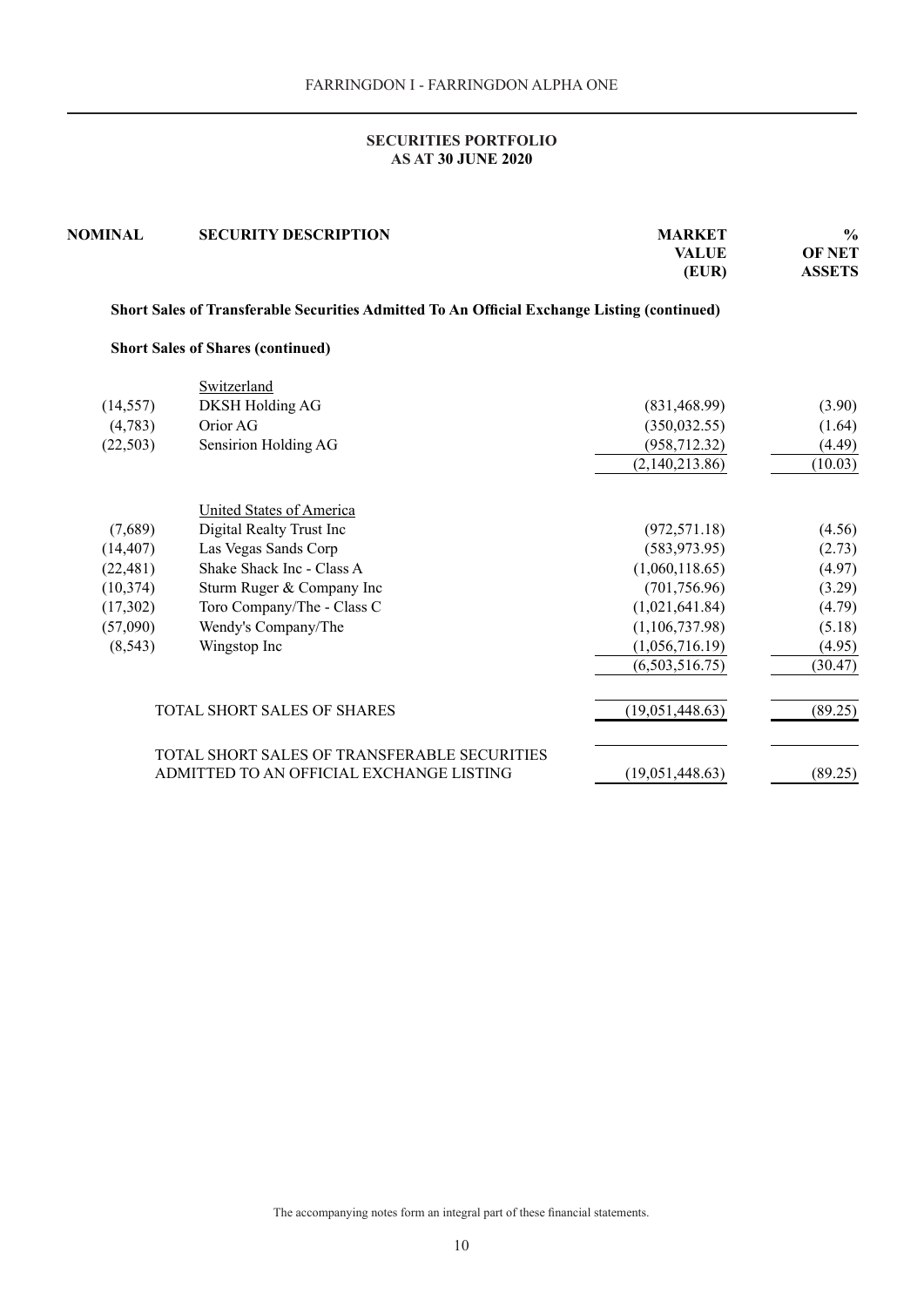| INDUSTRY SECTOR ANALYSIS  |
|---------------------------|
| <b>AS AT 30 JUNE 2020</b> |

<span id="page-10-0"></span>

|                                | $\frac{0}{0}$ |
|--------------------------------|---------------|
|                                | <b>OF NET</b> |
|                                | <b>ASSETS</b> |
|                                |               |
| Advertising                    | (3.90)        |
| Agriculture                    | 5.05          |
| <b>Banks</b>                   | 2.69          |
| <b>Building Materials</b>      | (4.96)        |
| Chemicals                      | (4.01)        |
| <b>Commercial Services</b>     | 10.04         |
| <b>Cosmetics/Personal Care</b> | (4.68)        |
| Diversified Financial Services | 5.05          |
| Engineering and Construction   | (0.66)        |
| Entertainment                  | 5.52          |
| <b>Environmental Control</b>   | 4.61          |
| Food                           | 11.12         |
| <b>Holding Companies</b>       | 2.81          |
| Home Furnishings               | (3.72)        |
| Housewares                     | (4.79)        |
| Internet                       | 10.44         |
| <b>Investment Companies</b>    | 2.15          |
| Leisure Time                   | 11.61         |
| Lodging                        | (2.73)        |
| Machinery                      | 1.65          |
| Manufacturing                  | (3.29)        |
| Pharmaceuticals                | (6.21)        |
| Real Estate                    | (4.27)        |
| Real Estate Investment Trusts  | 2.15          |
| Retail                         | (18.88)       |
| Semiconductors                 | (4.49)        |
| Textiles                       | 1.81          |
| Transportation                 | 4.12          |
|                                | 14.23         |

A statement of changes in the composition of the portfolio is available to Shareholders free of charge on request from the Fund's registered office.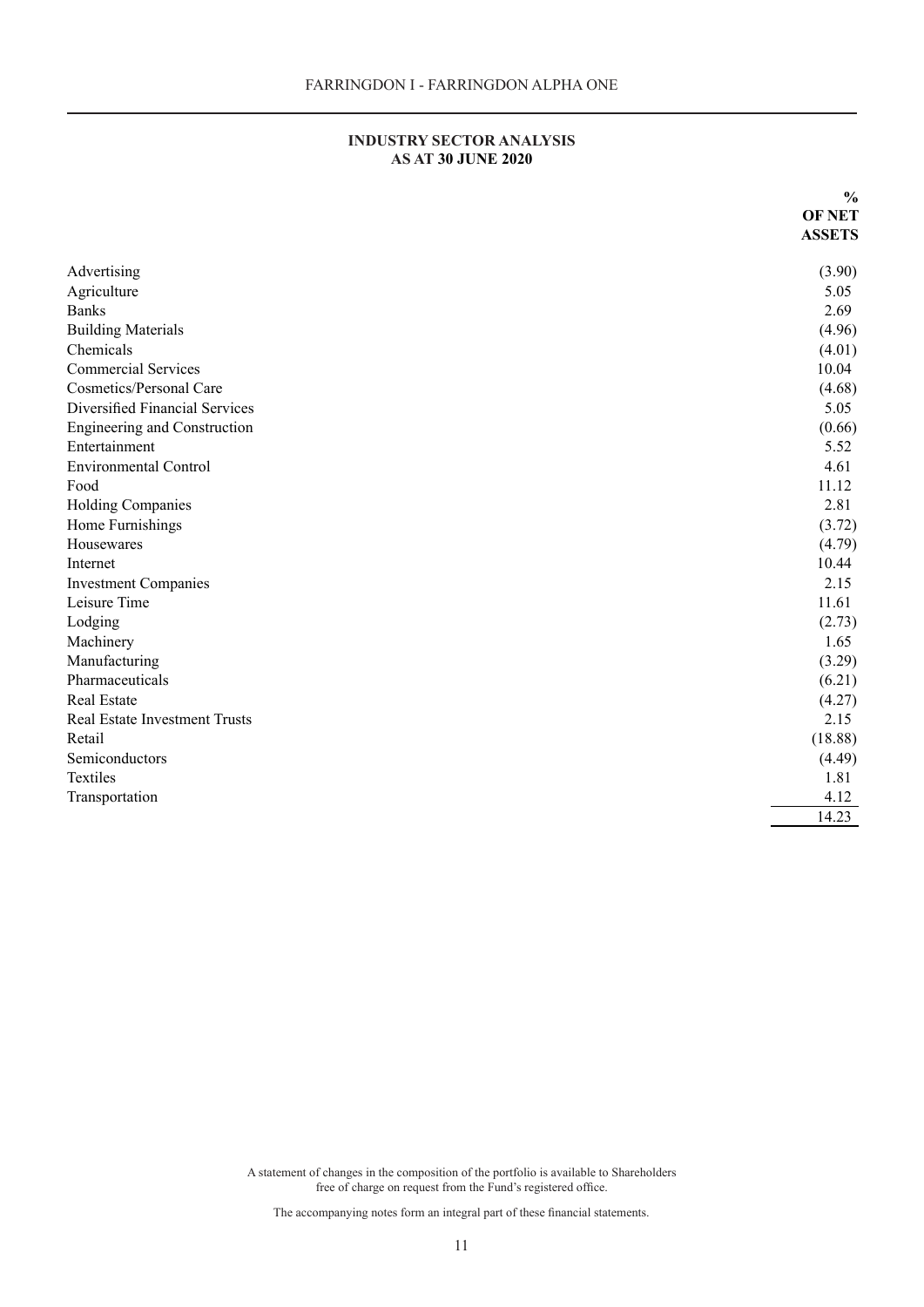### <span id="page-11-0"></span>**1 GENERAL**

FARRINGDON I (hereafter the "Company") was incorporated as a "Société Anonyme" qualifying as a "Société d'Investissement à Capital Variable" ("SICAV") with multiple Sub-Funds on 22 November 2006, under Part II of the amended law of 17 December 2010 on UCIs (the "Law"), and does not qualify as an Undertakings for Collective Investment in Transferable Securities. It is established for an undetermined duration from the date of incorporation.

The Farringdon Alpha One Sub-Fund was launched on 8 December 2006. The Company which should be considered as an Alternative Investment Fund ("AIF") is managed by Carne Global Fund Managers (Luxembourg) S.A., which was authorised as an AIFM by the CSSF on 11 December 2015.

## **2 SUMMARY OF SIGNIFICANT ACCOUNTING POLICIES**

The financial statements are established in accordance with the Luxembourg legal and regulatory requirements concerning Undertakings for Collective Investment.

#### 2.1 Valuation of investments

- (a) The value of any cash at hand or on deposit, bills and demand notes and accounts receivable, prepaid expenses, dividends and interests declared or due but not yet collected will be deemed to be the full value thereof, unless it is unlikely that such values are received in full, in which case the value thereof will be determined by deducting such amount the Board of Directors consider appropriate to reflect the true value thereof.
- (b) Securities listed on a stock exchange or traded on any other regulated market will be valued at the last available price on such stock exchange or market. If a security is listed on several stock exchanges or markets, the last available price on the stock exchange or market, which constitutes the main market for such securities, will be determining.
- (c) Securities not listed on any stock exchange or traded on any regulated market will be valued at their last available market price.
- (d) Securities for which no price quotation is available or for which the price referred to in (a), (b) and (c) is not representative of the fair market value, will be valued prudently, and in good faith by the Board of Directors on the basis of their reasonable foreseeable sales prices.

#### 2.2 Short sales of securities

Short sales of securities are disclosed as negative amounts and valued marked to market in the securities portfolio as at 30 June 2020.

#### 2.3 Realised profit and loss on investments

Profits and losses on sales of investments have been determined on the basis of first in, first out.

## 2.4 Foreign exchange

The financial statements of the Company are maintained in EUR.

The market value of the investments and other assets and liabilities expressed in currencies other than the base currency of the Sub-Fund has been converted at the rates of exchange ruling as at 30 June 2020. The cost of investments in currencies other than the base currency of the Sub-Fund is converted at the rates of exchange prevailing at the historical transaction date. Profits and losses arising from foreign exchange operations are taken to the Statement of Operations and Changes in Net Assets.

#### 2.5 Income / expense from investments

Dividends are recognised as income (or expense in the case of short sales of securities) on the date securities are first quoted ex-dividend, to the extent information thereon is reasonably available to the Sub-Fund, net of any withholding taxes. Interest income is accrued on a daily basis.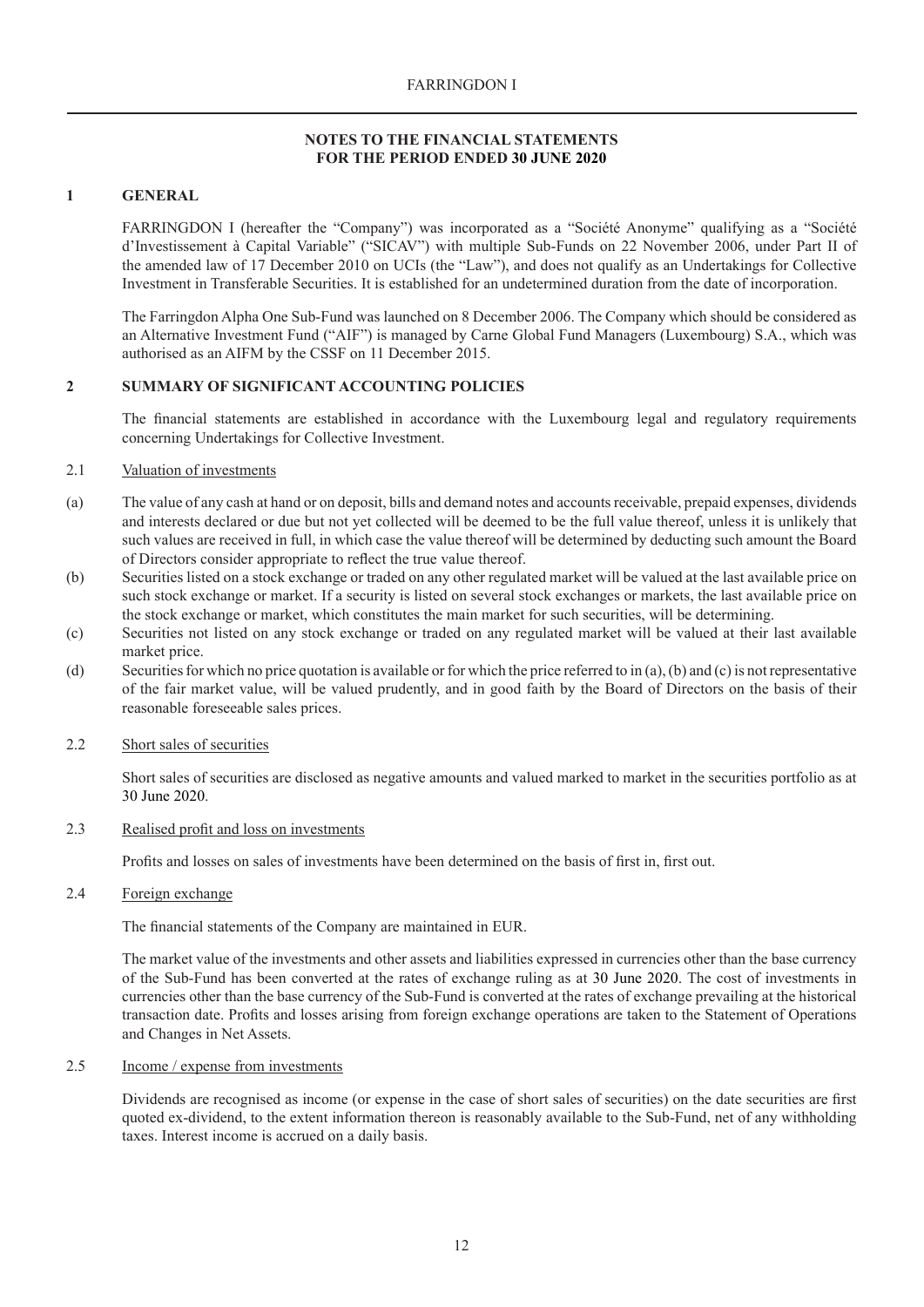### **3 EXCHANGE RATES AT 30 JUNE 2020**

|  | $1 \text{ CAD} = 0.65562434 \text{ EUR}$ |  | $1 NOK = 0.09247299$ EUR                 |  |
|--|------------------------------------------|--|------------------------------------------|--|
|  | $1 \text{ CHF} = 0.93944335 \text{ EUR}$ |  | $1$ SEK = $0.09552012$ EUR               |  |
|  | $1 \text{ DKK} = 0.13419911 \text{ EUR}$ |  | $1 \text{ USD} = 0.89007560 \text{ EUR}$ |  |
|  | $1$ GBP = $110289277$ EUR                |  |                                          |  |

## **4 TAX STATUS**

The Company is registered under the Luxembourg law as an investment company or SICAV. Accordingly, no Luxembourg income or capital gains tax is, at present, payable. It is subject, however, to an annual "taxe d'abonnement" calculated at the annual rate of 0.05% of the net asset value of the Company at the end of each quarter. This tax is payable quarterly. Pursuant to Article 175(a) of the amended law of 17 December 2010 on UCIs, the net assets invested in undertakings for collective investment already subject to the "taxe d'abonnement" are exempt from this tax.

### **5 BANK BORROWINGS**

The Farringdon Alpha One Sub-Fund may borrow up to 30% of the total net assets for investment purposes. As at 30 June 2020, the Sub-Fund had borrowings totalling EUR 9.11 million, which when netted against cash in accordance with the netting agreement is within the borrowings tolerance of the Sub-Fund.

## **6 CUSTODIAN AND ADMINISTRATION FEES**

Northern Trust Global Services SE was appointed as Depositary of the Company. The Depositary is entitled to a Depositary fee of 0.04% of the net asset value of the relevant Sub-Fund with a minimum fee of EUR 40,000 per sub-fund.

Northern Trust Global Services SE was appointed as Administration Agent, Domiciliary Agent, Registrar and Transfer Agent and Paying Agent of the Company. The Administration Agent is entitled to an annual Administration fee of 0.08% of the net asset value of the relevant Sub-Fund with a minimum of EUR 100,000 for the first sub-fund and EUR 50,000 for each additional sub-fund.

### **7 AIFM AND MANAGEMENT FEES**

Carne Global Fund Managers (Luxembourg) S.A. has been appointed as AIFM under an Alternative Investment Fund Management Agreement entered into on 22 June 2015. The AIFM is entitled to an AIFM fee up to a maximum 5 basis points per annum with a minimum fee as further described in the alternative investment fund management agreement between the Company and Carne Global Fund Managers (Luxembourg) S.A.

Farringdon Netherlands BV has been appointed as Investment Manager pursuant to an Investment Management Agreement effective from 22 June 2015. With effect from 1 January 2020, a fixed monthly management fee (the "Management Fee") equal to the annual rate of 1% of the Net Asset Value of the relevant Sub-Fund is computed as of the last Luxembourg business day of each month and paid monthly. This fee comprises the remuneration of the Investment Manager and the Advisers. A waiver is being put in place for the reduction of Management Fee from 1.5% to 1% as the change is not yet reflected in the prospectus.

## **8 PERFORMANCE FEE**

The Performance Fee is accrued daily and due from the relevant Sub-Fund's assets as of the end of each Fiscal Year or Calendar Quarter in the case of Farringdon Alpha One. The performance fee is split between the Investment Manager and the Advisers. The Performance Fee for any Fiscal Year or Calendar Quarter is an amount equal to 20% of the net realised and unrealised appreciation, if any, in the Net Asset Value of the shares (adjusted for the sale and redemption of shares) during each Fiscal Year or Calendar Quarter of the relevant Sub-Fund, but only in the event the relevant Sub-Fund's Net Asset Value has increased for that Fiscal Year or Calendar Quarter and cumulatively since the issuance of the shares. The value is calculated after taking into account the annual Management Fee.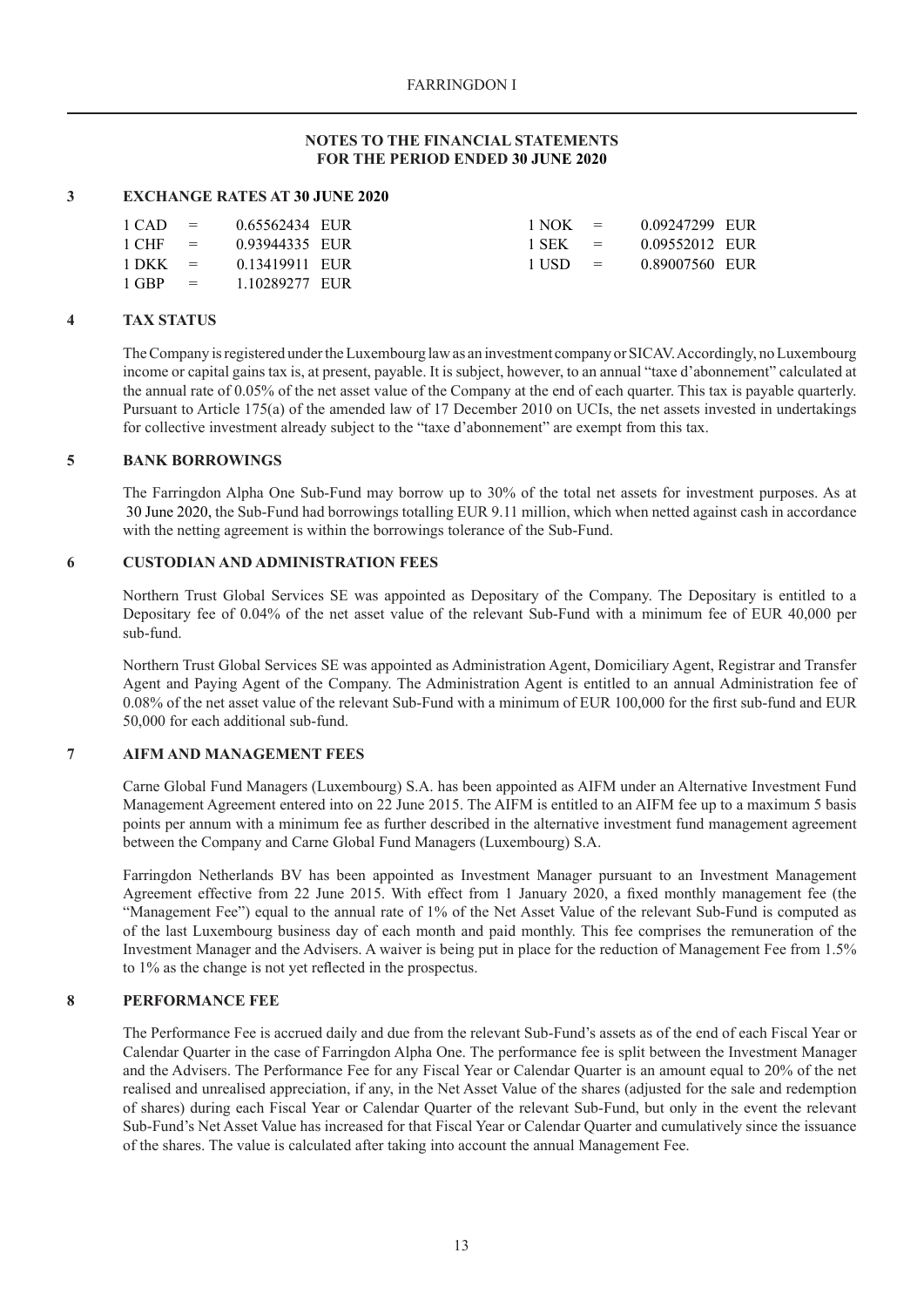### **8 PERFORMANCE FEE (continued)**

If a share has a Net Loss allocable to it during any Fiscal Year or Calendar Quarter and during a subsequent Fiscal Year or Calendar Quarter there is a Net Profit allocable to the share there will be no Performance Fee payable with respect to the share until the amount of the Net Loss previously allocated to the share has been recouped (also called High Water Mark principle).

"Net Profit" means, the excess of (i) the aggregate revenue, income and gains (realised and unrealised) earned on an accrual basis by the relevant Sub-Fund during the Fiscal Year or Calendar Quarter from all sources and (ii) any reserves released during the Fiscal Year or Calendar Quarter over (a) the expenses and losses (realised and unrealised) incurred on an accrual basis by the relevant Sub-Fund during the Fiscal Year or Calendar Quarter and (b) any reserves established by the relevant Sub-Fund during the Fiscal Year or Calendar Quarter.

"Net Losses" means, the excess of (i) the expenses and losses (realised and unrealised) incurred on an accrual basis by the relevant Sub-Fund during the Fiscal Year or Calendar Quarter and (ii) any reserves established by the relevant Sub-Fund during the Fiscal Year or Calendar Quarter over (a) the aggregate revenue, income and gains (realised and unrealised) earned on an accrual basis by the relevant Sub-Fund during the Fiscal Year or Calendar Quarter from all sources and (b) any reserves released during the Fiscal Year or Calendar Quarter.

If shares are redeemed on a date other than the last Valuation Date of a year, a Performance Fee calculation with respect to the redeemed shares will be made on the Valuation Date and if a Performance Fee has accrued, it will be payable from the relevant Sub-Fund's assets. The calculation of the Performance Fee will be made as if the Valuation Date was the end of the Fiscal Year, in other words the performance fee will still be 20%. Any equalisation credits applicable to the shares redeemed that are not used on redemption will be lost.

However, when Shares are subscribed for during the course of a Fiscal Year or at the beginning of the Fiscal Year when there is a Loss Carryover<sup>1</sup>, certain adjustments are necessary. This is done so that (i) the Performance Fee paid to the Investment Manager and advisors is charged only to those Shares which have appreciated in value since their acquisition, (ii) all Shareholders will have the same amount per Share at risk and (iii) all Shares will have the same Net Asset Value.

When the Net Asset Value per Share is more than the Year or Quarter Beginning Value, the Offering Price is the sum of the Net Asset Value per Share and the "Equalization Factor".

The Equalization Factor is an amount which the Shares outstanding since Year or Quarter Beginning should be charged (that is, 20% of the increase in Net Asset Value since Year or Quarter Beginning), and which the Shares subscribed for at the date of the Interim Purchase should not be charged. To the extent that the increase in value of the Shares that cause the payment of the Equalization Factor is not lost in the current year or quarter, the Equalization Factor attributable to such increase becomes payable to the Shareholder at the end of the current year or quarter. To the extent that the increase in value of the Shares that cause the payment of the Equalization Factor is lost in the year or quarter the Shares are purchased but is recovered in a subsequent year or quarter, the Equalization Factor attributable to such recovery will become payable to the Shareholder at the end of the year or quarter in which the recovery occurs. Upon redemption by a Shareholder of his Share, the same amount of the Equalization Factor will be paid to him as if the date of redemption were the last day of the Fiscal Year or Calendar Quarter in which the Shares are redeemed. Any Equalization Factor, or portion thereof, which is due to a Shareholder not redeeming his Shares will be used to purchase additional full Shares on behalf of such Shareholder as of the first day of the next succeeding Fiscal Year or Calendar Quarter.

Certain adjustments are required at the end of the Fiscal Year or Calendar Quarter if Shares are purchased during a Fiscal Year or Calendar Quarter at a time when the Net Asset Value per Share is less than the Beginning Value or if Shares are purchased at the beginning of the Fiscal Year or Calendar Quarter when there is a Loss Carryover so that the purchasers of those Shares will be charged a Performance Fee equal to 20% of the net profits allocable to those Shares. These adjustments will be effected by redeeming a sufficient number of those Shares at the end of the Fiscal Year or Calendar Quarter so that the particular Shareholder will be charged the appropriate Performance Fee.

<sup>1</sup> The Loss Carryover per unit at the beginning of any year or quarter shall be the Loss Carryover per unit at the beginning of the preceding year or quarter plus an amount equal to the decrease in the Net Asset Value per unit during the preceding year or quarter or minus an amount equal to the increase in Net Asset Value during the preceding year or quarter.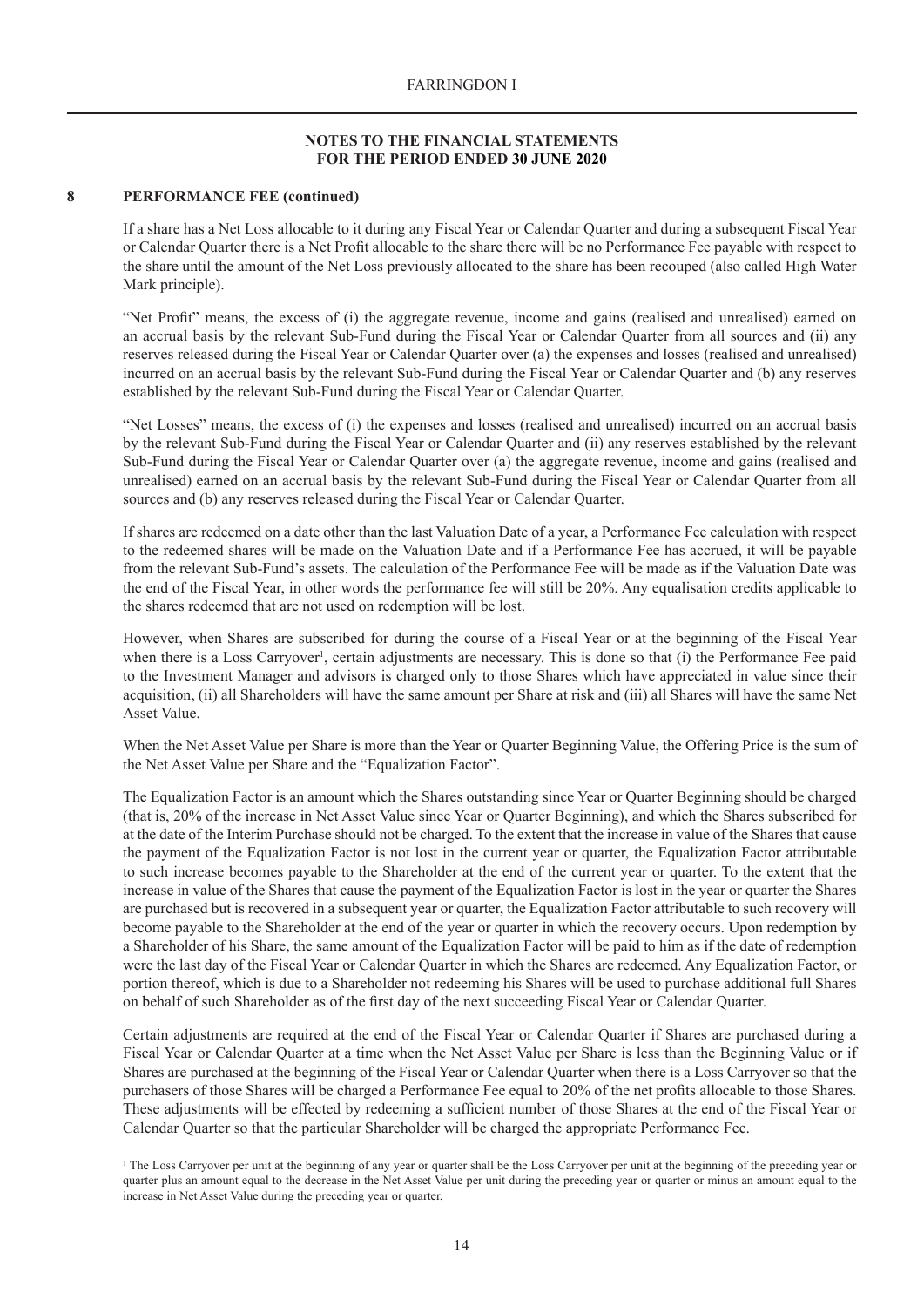#### **8 PERFORMANCE FEE (continued)**

Performance fee amounting to EUR 2,696.61 was paid for the period ended 30 June 2020.

#### **9 TRANSACTION COSTS**

For the period ended 30 June 2020, the Company incurred transaction costs which have been defined as the commissions paid by the Company to the intermediary relating to purchases or sales of transferable securities, money market instruments, derivatives or other eligible assets, as follows:

#### Farringdon Alpha One EUR 96.949.13

Transaction costs are included in the transaction price used to calculate the realised and unrealised gain/loss on securities.

#### **10 DIRECTORS' FEES**

Each of the Directors is entitled to remuneration for his services at the rate determined by the general meeting of shareholders.

The total amount paid to the Directors for the period was EUR 18,750.00. The EUR 27,971.27 presented as Directors' fees in the Statement of Operations and Changes in Net Assets includes an accrual of EUR 9,221.27 which is presented as Directors' fees payable in the Statement of Net Assets.

### **11 OTHER EXPENSES**

| Equity research fees<br>Audit fees<br>Directors' insurance fees |                 | Amounts in EUR |
|-----------------------------------------------------------------|-----------------|----------------|
|                                                                 |                 | (40, 334.69)   |
|                                                                 |                 | (14, 917.99)   |
|                                                                 |                 | (4,395.45)     |
|                                                                 | Regulatory fees | (4,279.54)     |
| Financial servicing fees                                        |                 | (4,226.25)     |
| VAT fees                                                        |                 | (2,485.78)     |
| Registration and filing fees                                    |                 | (2, 237.40)    |
| Directors' meeting and expenses                                 |                 | 1,994.32*      |
| Listing fees                                                    |                 | 1,245.78*      |
| Total Other expenses                                            |                 | (69, 637.00)   |

\* Fees are positive due to the reversal of prior year accruals.

## **12 PROFIT AND LOSS ON INVESTMENTS**

|                                  | Amounts in EUR  |
|----------------------------------|-----------------|
| Profit on investments            | 4,095,647.10    |
| Loss on investments              | (11,694,531.91) |
| Net realised loss on investments | (7,598,884.81)  |

### **13 VARIATION IN UNREALISED GAIN / LOSS ON INVESTMENTS**

|                                                   | Amounts in EUR |
|---------------------------------------------------|----------------|
| Variation in unrealised gain on investments       | 11,798,031.14  |
| Variation in unrealised loss on investments       | (6,568,274.29) |
| Variation in net unrealised result on investments | 5.229.756.85   |